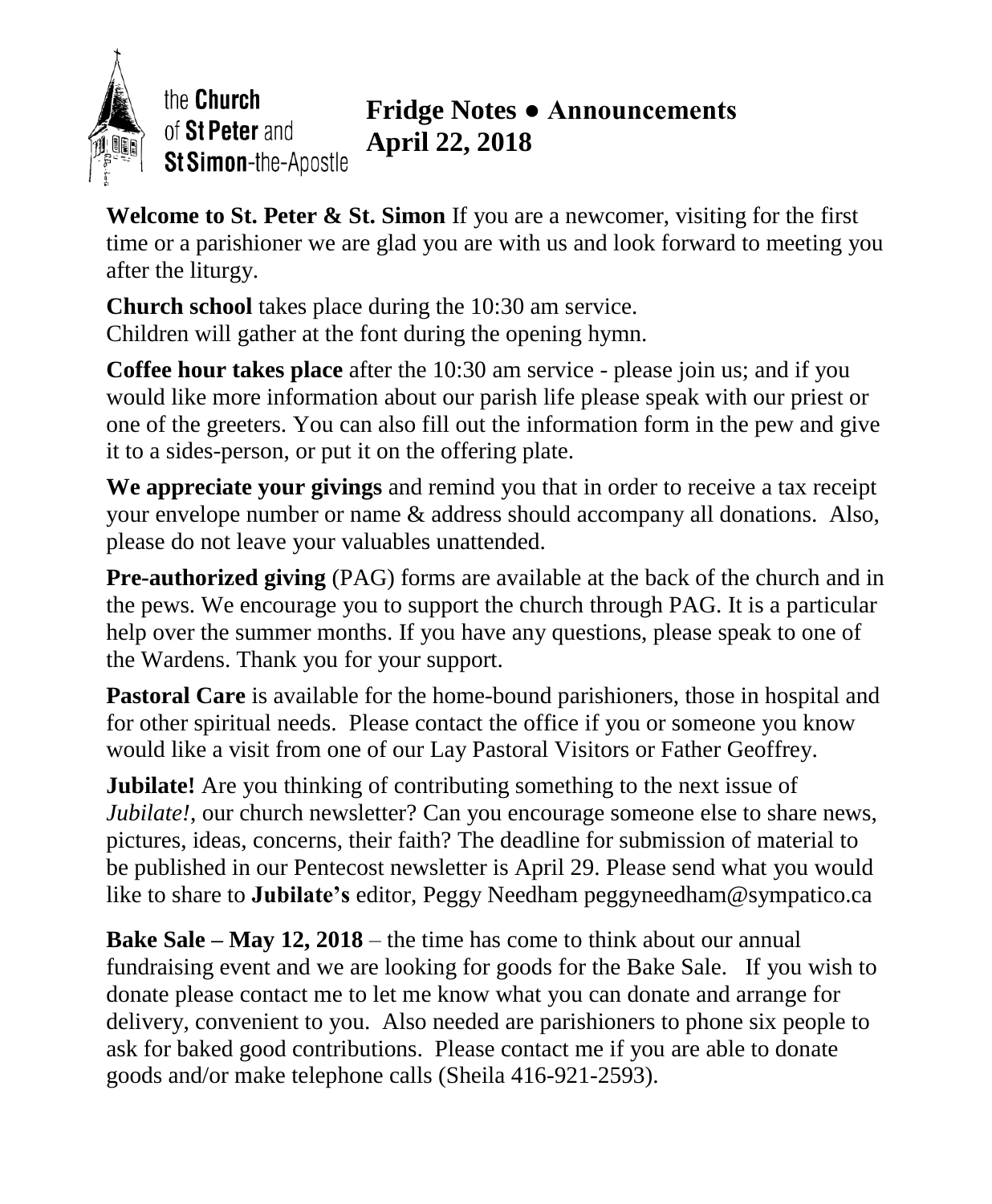**THIS WEEK AT ST. PETER & ST. SIMON Tuesday, April 24:** 6 pm Candlelight Evening Prayer Service **Wednesday, April 25:** St Mark the Evangelist 11 am – Holy Eucharist with Anointing for Healing (in the Chapel) **Sunday, April 29:** Fifth Sunday of Easter 8:30 am Holy Eucharist celebrated from The *BCP* 10:30 am Choral Matins *Readings: Acts 8.26–40 / 1 John 4.7–21 / John 15.1–8* **Saturday, May 5:** 4 pm Jim Colling's Birthday Party Parish Hall **Sunday, May 6:** 4:30pm Ordination of Deacons at St James Cathedral 7pm Ordination Reception for Shelly Pollard SPSS Parish Hall **Saturday, May 12:** 9 am SPSS Spring Sale **Sunday, May 20:** The Day of Pentecost **Sunday, June 17:** Parish Summer BBQ

**Spring Sale Update**: Diane Birch, Laurie Sanderson and Christopher Ashby have begun the planning for our Saturday May 12 event. We thank those that have already brought in items for the sale and invite everyone to continue to open up those closets and look in your storage rooms for treasures you are no longer using but others might. We will have a raffle again and if you have any NEW gift items that might be raffle items please see Diane.

**A Serenade To Music Friday, April 27 at 8:00 pm** Pre-concert talk by David Briggs at 7:00 pm St. James Cathedral (65 Church Street) Tickets: \$30 in advance or \$35 at the door (Students: \$20 and \$25). Join The Choir of St. James Cathedral and internationally renowned virtuoso organist David Briggs for a concert of unforgettable music by Ralph Vaughan Williams, one of England's finest composers. From his scintillating Wasps Overture to the ravishing Serenade to Music which sets a portion of Shakespeare's 'The Merchant of Venice', this concert offers a full picture of Vaughan William's remarkable versatility. The serene Mass in G Minor is an a cappella masterpiece, beautifully complemented by a transcription of the Fantasia on a Theme by Thomas Tallis. Be sure to join us at 7:00 pm for David Briggs' pre-concert talk, which will include his insights into living and working in Vaughan Williams' native Gloucestershire as well as his own transcription-making process. Tickets are available online, at the door, or in person, or by phone 416-364-7865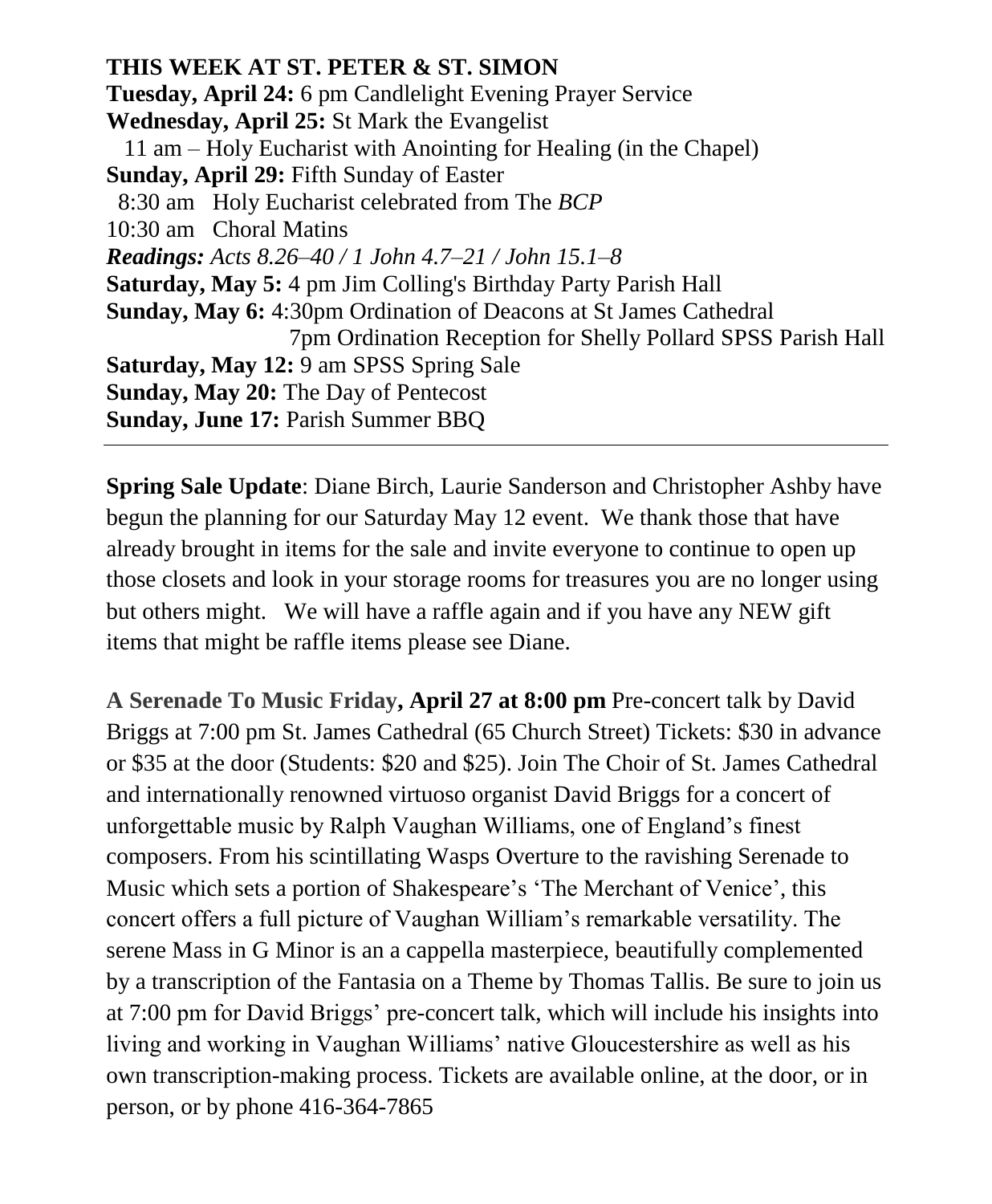**Seeing Visions, Dreaming Dreams May 10 – 20** St. James Cathedral (65 Church St, Toronto) Weekdays & Sundays: 7-5:30 pm Saturdays: 9 am-5 pm Free admission St. James Cathedral presents the inaugural showing of textile & mixed-media artist Hilary Rice's exhibit & sale "Seeing Visions, Dreaming Dreams". A presence in the Canadian textile art world since 2002, Rice is known for her colour-filled, skillfully embellished, flowing, textile-based works. Rice's innovative techniques and use of unusual materials mark her experimental artistic style. Guided by her faith and her connection to the natural world, Rice's work is layered with spiritual and earthly themes. Visit the Cathedral between May 10 - 20 and experience the powerful artwork of one of Canada's most prominent textile artists. Many of the pieces will be available to purchase. Admission is free, with donations in support of the Primate's World Relief and Development Fund welcome. For further questions or to arrange a tour, please contact Nancy Mallett at archives@stjamescathedral.ca or 416-364-7865 ext \*233 Artist on Site: Ms. Rice will be on site May 10-12, 18, 19 from 1-5 pm with a demonstration occurring from 2 - 3 pm and a talk beginning at 3:30 pm.

## **Lessons From The Earth: Indigenous Knowledge On Creation & The "Moccasin Project" Wednesday, May 16 (65 Church St, Toronto)**

6pm Service 6:30pm Light Supper 7pm Lecture What does it mean to be human and what is our relationship with the land? Join us for an evening with Giidaakunadaad (The Spirit Who Lives in High Places) Nancy Rowe, Traditional Teacher from the Anishinaabek Nation. Nancy will also speak on the "Moccasin Project" a national campaign to raise awareness about child apprehension impacting Indigenous children in Canada. Nancy Rowe is a Mississauga, Ojibwe of the Anishinaabek Nation located at New Credit First Nation, ON. Nancy is the Director of Akinomaagaye Gaamik (the Lodge of Learning), a grassroots initiative to provide educational opportunities for all peoples interested in Indigenous perspectives of life, health, education, history and the environment.